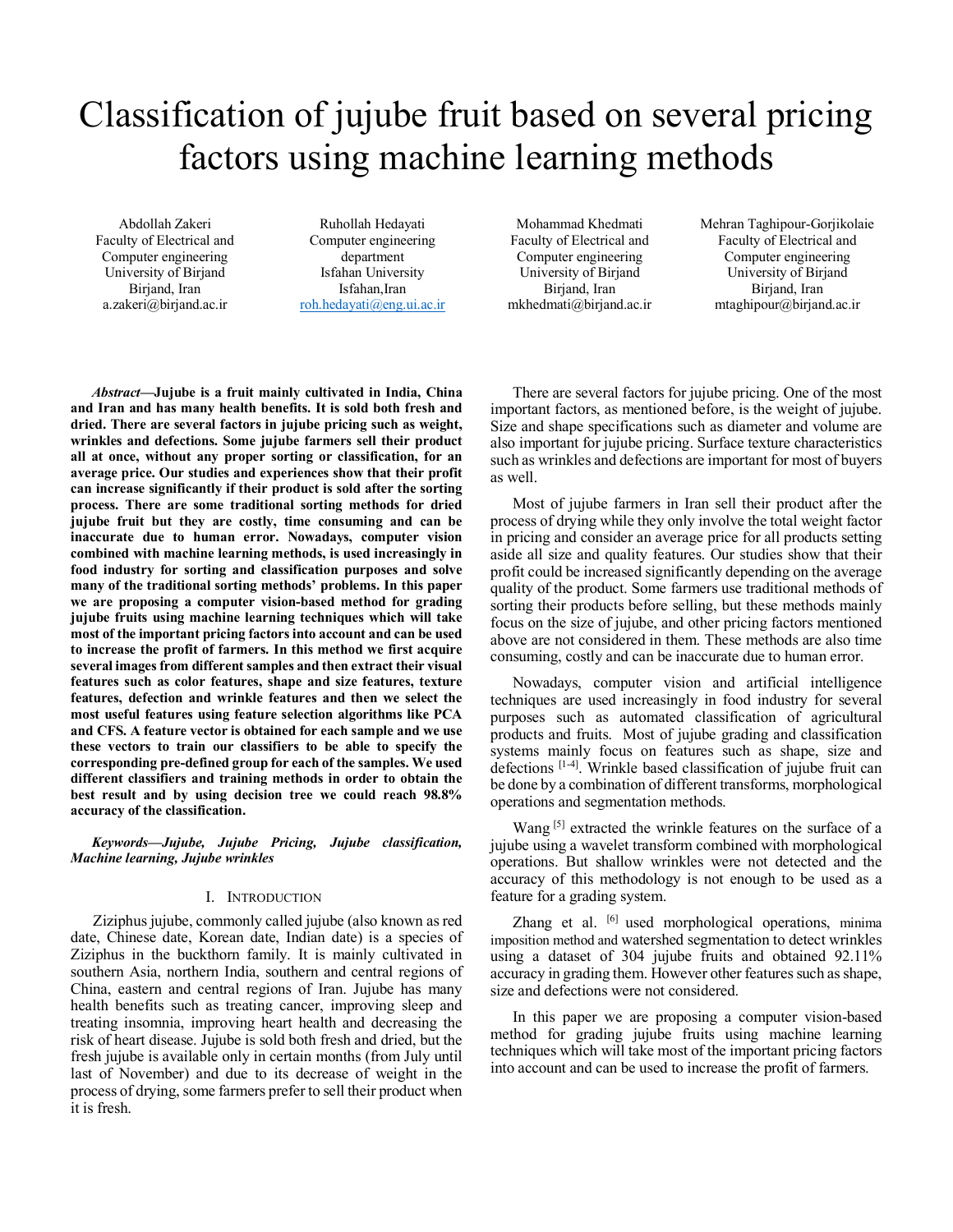## II. MODEL AND METHODOLOGY

The method proposed in this paper includes image preprocessing actions such as noise removal and shadow removal. Image segmentation techniques were used in order to subtract background from the sample image and then cropping the sample image to jujube's bounding box. The cropped image was used to obtain the feature vector including size and shape features, color features, texture features, wrinkle features and defection feature. The feature vector was used in different data mining and machine learning algorithms and in order to increase the accuracy of this algorithms, feature selection was done on this vector in order to extract the most useful features. Same algorithms were performed on the selected features vector and they showed significant increase in classification accuracy.

The overall structure of the proposed method is presented in the following illustration:



Fig. 1. Overall structure of proposed method

# *A. Image acquisition*

A machine vision system was developed to acquire images of jujube fruit (Fig 2).



Fig. 2. Image aquisision system

This system consists of three SMD light sets, one on each side for propper illumination purposes and shadow removal, a white colored background that helps us subtract the background and segment the sample image, and a physical bounding box (15\*15 cm) which will help us convert pixel values to millimeter or centimeter.

To acquire images, we used Cannon 80D with a Ba 18-135 optical lens 30 centimeters above the sample and captured images were 4000 by 6000 pixels.



Fig. 3. Sample captured image of computer vision system

## *B. Image pre-processing*

Initially, the RGB image (fig 4.a) is converted to grayscale (fig 4.b), then the grayscale image is converted to binary image using Otsu's threshold (fig 4.c), next the original image was cropped using the physical bounding box region extracted from binary image (fig 4.d).



Fig. 4. Image pre-processing steps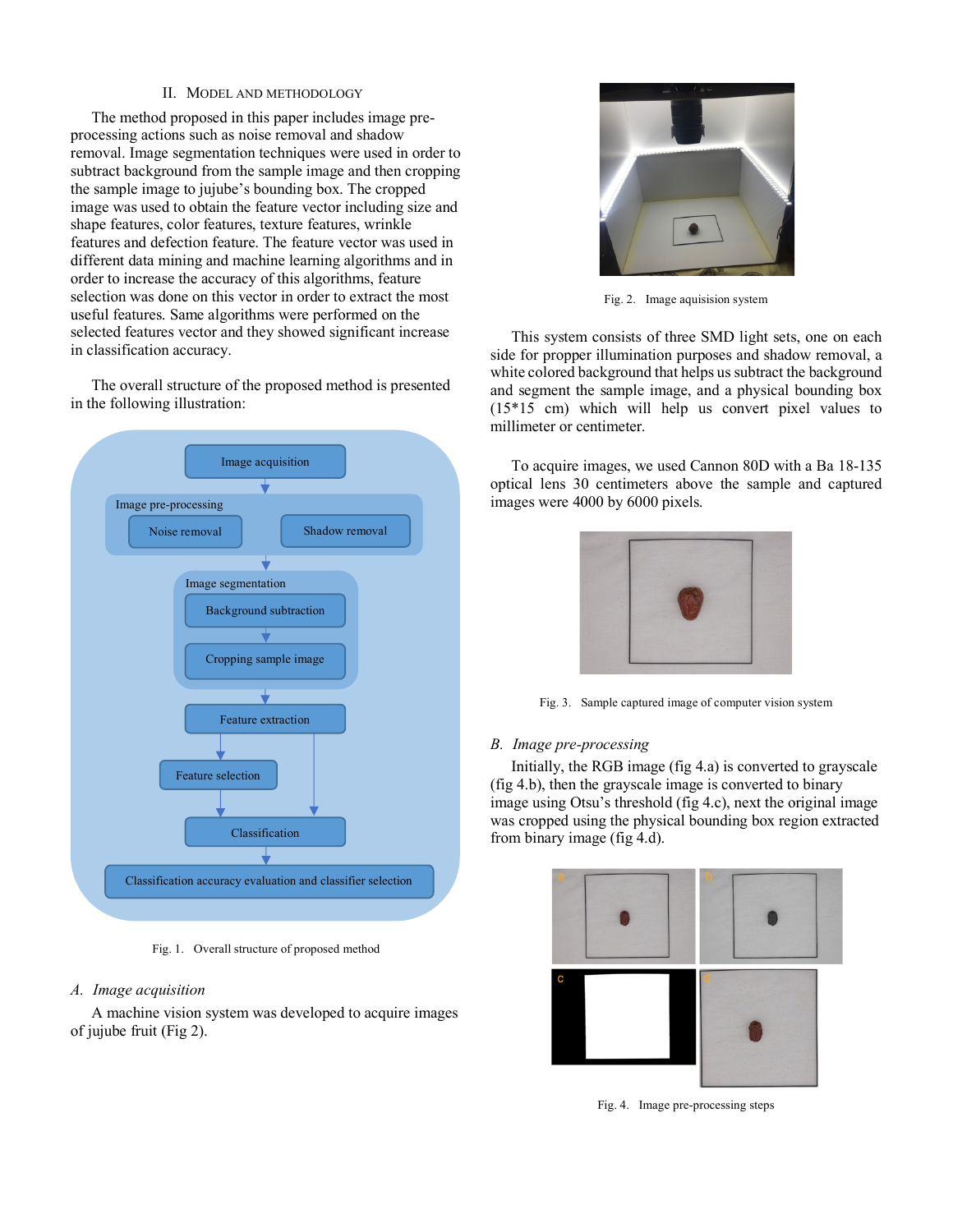#### *C. Image segmentation*

In this section we subtracted the background from the sample image and we cropped the sample image to the jujube using following steps:

a) Binarizing the input image (fig 4.d) with Otsu's threshold, combined with morphological operations (fig 5.b).

b) Subtracting the background from input image (fig 4.d) by applying color thresholding methods (fig 5.c).

c) Cropping the background-less image (fig 5.c) to the sample's region extracted from binary image (fig 5.b) which results in separated jujube image (fig 5.d).



Fig. 5. Image segmentation steps

#### *D. Feature extraction*

According to various studies conducted on object identification and the classification of different fruits, several features were used including texture, wrinkle and defection, shape, size features and color properties. Further details are provided on each of these features.

#### *E. Feature selection*

In this section, we selected more useful features using feature selection algorithms such as PCA and CFS and the results indicate great improvements in classification.

#### *F. Classification*

The last section of the method consists of grading sample images using the vector of features obtained in previous sections and classifying samples according to overall grade of each one. The aim of this section is designing an automatic procedure which classifies each sample in its corresponding pre-defined class using its vector of features.

We divided our sample data randomly into three parts:

- a) Data used for training the classifier (70%)
- b) Validation data used to prevent model over-fitting and affiliation of model to training data (15%)
- c) Test data used for Model's accuracy evaluation purposes  $(15%)$

#### III. FEATURE EXTRACTION

## *A. Shape and size features*

Following shape and size features where extracted using functions provided in Matlab image processing toolbox.

| <b>ID</b>      | <b>Title</b>        | Description                                                                                                                                                    |
|----------------|---------------------|----------------------------------------------------------------------------------------------------------------------------------------------------------------|
| F1             | Area                | Actual number of pixels<br>in the region, returned<br>in millimeters.                                                                                          |
| F2             | Perimeter           | Distance around the<br>boundary of the region.<br>returned as a scalar.                                                                                        |
| F <sub>3</sub> | Major axis length   | Length (in pixels) of the<br>major axis of the ellipse<br>that has the same<br>normalized second<br>central moments as the<br>region, returned as a<br>scalar. |
| FA             | Minor axis length   | Length (in pixels) of the<br>minor axis of the ellipse<br>that has the same<br>normalized second<br>central moments as the<br>region, returned as a<br>scalar. |
| F5             | Equivalent diameter | Equivalent diameter<br>length of the jujube in<br>millimeters                                                                                                  |
| F <sub>6</sub> | Solidity            | Proportion of the pixels<br>in the convex hull that<br>are also in the region,<br>returned as a scalar.                                                        |
| F7             | Eccentricity        | Eccentricity of the<br>ellipse that has the same<br>second-moments as the<br>region, returned as a<br>scalar.                                                  |

TABLE I. SHAPE AND SIZE FEATURES

a. The descriptions are extracted from Matlab documentations

All of features in *Table I* which are measured in millimeters where first extracted in pixels and then converted to millimeters using the size ratio of a fixed-size physical bounding box placed in all sample images.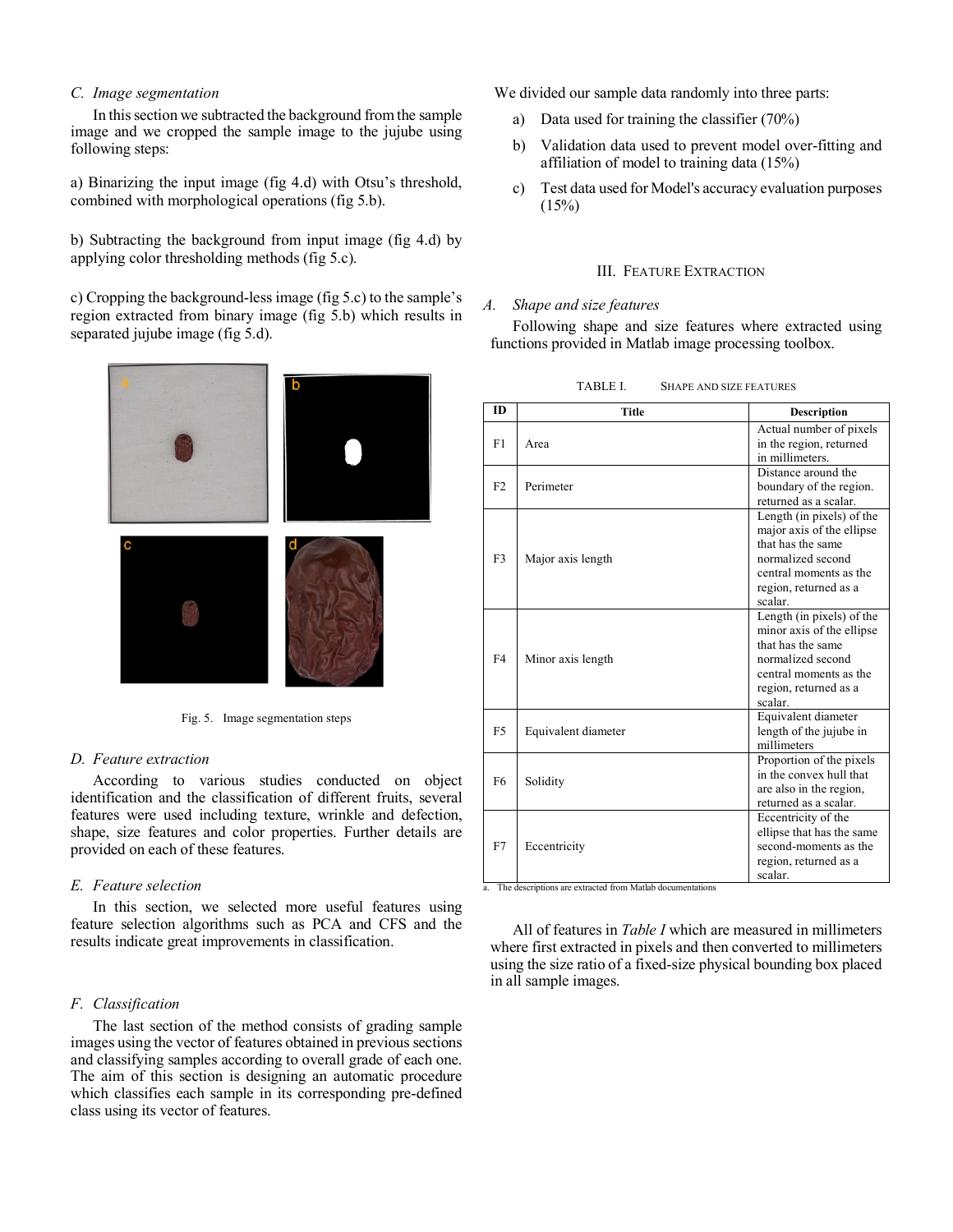# *B. Color features*

Several statistical color features where measured in 4 different color spaces and are listed in table below.

TABLE II. SHAPE AND SIZE FEATURES

| R<br>F8<br>G<br>F9<br>B<br>F10<br>$R/(R+G+B)$<br>F11<br>Mean: $\mu = \frac{\sum_{x=0}^{z-1} h(x)}{z}$<br>$G/(R+G+B)$<br>F12<br>$B/(R+G+B)$<br>F13<br>$R-G$<br>F14<br>G-B<br>F15<br>R-B<br>F16<br>RGB<br>F17<br>R<br>G<br>F18<br>B<br>F19<br>$R/(R+G+B)$<br>F20<br>Variance: $\sigma = \frac{\sum_{x=0}^{z-1} (h(x)-\mu)^2}{z}$<br>$G/(R+G+B)$<br>F21<br>$B/(R+G+B)$<br>F22<br>R-G<br>F <sub>2</sub> 3<br>G-B<br>F24<br>F <sub>25</sub><br>R-B<br>R<br>F8<br>G<br>F <sub>26</sub><br>B<br>F27<br>$R/(R+G+B)$<br>F <sub>2</sub> 8<br>Skewness: $s = \frac{\sum_{x=0}^{z-1} (h(x)-\mu)^3}{z\sigma^3}$<br>$G/(R+G+B)$<br>F29<br>$B/(R+G+B)$<br>F30<br>F31<br>R-G<br>G-B<br>F32<br>R-B<br>F33<br>RGB<br>F34<br>R<br>F35<br>G<br>В<br>F36<br>F37<br>$R/(R+G+B)$<br>Kurtosis: $k = \frac{\sum_{x=0}^{z-1} (h(x) - \mu)^4}{z \sigma^4} - 3$<br>$G/(R+G+B)$<br>F38<br>$B/(R+G+B)$<br>F39<br>$R-G$<br>F40<br>G-B<br>F41<br>R-B<br>F42<br>Mean: $\mu = \frac{\sum_{x=0}^{z-1} h(x)}{z}$<br>L*<br>F43<br>$L^*a^*b^*$<br>F46<br>a*<br>b*<br>F45<br>F46<br>Н<br>Mean: $\mu = \frac{\sum_{x=0}^{z-1} h(x)}{z}$<br><b>HSV</b><br>S<br>F47<br>V<br>F48<br>Y<br>F49<br>Mean: $\mu = \frac{\sum_{x=0}^{z-1} h(x)}{z}$<br>YCbCr<br>Сb<br>F50<br>Cr<br>F51 | Color<br>space | Formula | Value | ID |
|---------------------------------------------------------------------------------------------------------------------------------------------------------------------------------------------------------------------------------------------------------------------------------------------------------------------------------------------------------------------------------------------------------------------------------------------------------------------------------------------------------------------------------------------------------------------------------------------------------------------------------------------------------------------------------------------------------------------------------------------------------------------------------------------------------------------------------------------------------------------------------------------------------------------------------------------------------------------------------------------------------------------------------------------------------------------------------------------------------------------------------------------------------------------------------------------------------------------------------------|----------------|---------|-------|----|
|                                                                                                                                                                                                                                                                                                                                                                                                                                                                                                                                                                                                                                                                                                                                                                                                                                                                                                                                                                                                                                                                                                                                                                                                                                       |                |         |       |    |
|                                                                                                                                                                                                                                                                                                                                                                                                                                                                                                                                                                                                                                                                                                                                                                                                                                                                                                                                                                                                                                                                                                                                                                                                                                       |                |         |       |    |
|                                                                                                                                                                                                                                                                                                                                                                                                                                                                                                                                                                                                                                                                                                                                                                                                                                                                                                                                                                                                                                                                                                                                                                                                                                       |                |         |       |    |
|                                                                                                                                                                                                                                                                                                                                                                                                                                                                                                                                                                                                                                                                                                                                                                                                                                                                                                                                                                                                                                                                                                                                                                                                                                       |                |         |       |    |
|                                                                                                                                                                                                                                                                                                                                                                                                                                                                                                                                                                                                                                                                                                                                                                                                                                                                                                                                                                                                                                                                                                                                                                                                                                       |                |         |       |    |
|                                                                                                                                                                                                                                                                                                                                                                                                                                                                                                                                                                                                                                                                                                                                                                                                                                                                                                                                                                                                                                                                                                                                                                                                                                       |                |         |       |    |
|                                                                                                                                                                                                                                                                                                                                                                                                                                                                                                                                                                                                                                                                                                                                                                                                                                                                                                                                                                                                                                                                                                                                                                                                                                       |                |         |       |    |
|                                                                                                                                                                                                                                                                                                                                                                                                                                                                                                                                                                                                                                                                                                                                                                                                                                                                                                                                                                                                                                                                                                                                                                                                                                       |                |         |       |    |
|                                                                                                                                                                                                                                                                                                                                                                                                                                                                                                                                                                                                                                                                                                                                                                                                                                                                                                                                                                                                                                                                                                                                                                                                                                       |                |         |       |    |
|                                                                                                                                                                                                                                                                                                                                                                                                                                                                                                                                                                                                                                                                                                                                                                                                                                                                                                                                                                                                                                                                                                                                                                                                                                       |                |         |       |    |
|                                                                                                                                                                                                                                                                                                                                                                                                                                                                                                                                                                                                                                                                                                                                                                                                                                                                                                                                                                                                                                                                                                                                                                                                                                       |                |         |       |    |
|                                                                                                                                                                                                                                                                                                                                                                                                                                                                                                                                                                                                                                                                                                                                                                                                                                                                                                                                                                                                                                                                                                                                                                                                                                       |                |         |       |    |
|                                                                                                                                                                                                                                                                                                                                                                                                                                                                                                                                                                                                                                                                                                                                                                                                                                                                                                                                                                                                                                                                                                                                                                                                                                       |                |         |       |    |
|                                                                                                                                                                                                                                                                                                                                                                                                                                                                                                                                                                                                                                                                                                                                                                                                                                                                                                                                                                                                                                                                                                                                                                                                                                       |                |         |       |    |
|                                                                                                                                                                                                                                                                                                                                                                                                                                                                                                                                                                                                                                                                                                                                                                                                                                                                                                                                                                                                                                                                                                                                                                                                                                       |                |         |       |    |
|                                                                                                                                                                                                                                                                                                                                                                                                                                                                                                                                                                                                                                                                                                                                                                                                                                                                                                                                                                                                                                                                                                                                                                                                                                       |                |         |       |    |
|                                                                                                                                                                                                                                                                                                                                                                                                                                                                                                                                                                                                                                                                                                                                                                                                                                                                                                                                                                                                                                                                                                                                                                                                                                       |                |         |       |    |
|                                                                                                                                                                                                                                                                                                                                                                                                                                                                                                                                                                                                                                                                                                                                                                                                                                                                                                                                                                                                                                                                                                                                                                                                                                       |                |         |       |    |
|                                                                                                                                                                                                                                                                                                                                                                                                                                                                                                                                                                                                                                                                                                                                                                                                                                                                                                                                                                                                                                                                                                                                                                                                                                       |                |         |       |    |
|                                                                                                                                                                                                                                                                                                                                                                                                                                                                                                                                                                                                                                                                                                                                                                                                                                                                                                                                                                                                                                                                                                                                                                                                                                       |                |         |       |    |
|                                                                                                                                                                                                                                                                                                                                                                                                                                                                                                                                                                                                                                                                                                                                                                                                                                                                                                                                                                                                                                                                                                                                                                                                                                       |                |         |       |    |
|                                                                                                                                                                                                                                                                                                                                                                                                                                                                                                                                                                                                                                                                                                                                                                                                                                                                                                                                                                                                                                                                                                                                                                                                                                       |                |         |       |    |
|                                                                                                                                                                                                                                                                                                                                                                                                                                                                                                                                                                                                                                                                                                                                                                                                                                                                                                                                                                                                                                                                                                                                                                                                                                       |                |         |       |    |
|                                                                                                                                                                                                                                                                                                                                                                                                                                                                                                                                                                                                                                                                                                                                                                                                                                                                                                                                                                                                                                                                                                                                                                                                                                       |                |         |       |    |
|                                                                                                                                                                                                                                                                                                                                                                                                                                                                                                                                                                                                                                                                                                                                                                                                                                                                                                                                                                                                                                                                                                                                                                                                                                       |                |         |       |    |
|                                                                                                                                                                                                                                                                                                                                                                                                                                                                                                                                                                                                                                                                                                                                                                                                                                                                                                                                                                                                                                                                                                                                                                                                                                       |                |         |       |    |
|                                                                                                                                                                                                                                                                                                                                                                                                                                                                                                                                                                                                                                                                                                                                                                                                                                                                                                                                                                                                                                                                                                                                                                                                                                       |                |         |       |    |
|                                                                                                                                                                                                                                                                                                                                                                                                                                                                                                                                                                                                                                                                                                                                                                                                                                                                                                                                                                                                                                                                                                                                                                                                                                       |                |         |       |    |
|                                                                                                                                                                                                                                                                                                                                                                                                                                                                                                                                                                                                                                                                                                                                                                                                                                                                                                                                                                                                                                                                                                                                                                                                                                       |                |         |       |    |
|                                                                                                                                                                                                                                                                                                                                                                                                                                                                                                                                                                                                                                                                                                                                                                                                                                                                                                                                                                                                                                                                                                                                                                                                                                       |                |         |       |    |
|                                                                                                                                                                                                                                                                                                                                                                                                                                                                                                                                                                                                                                                                                                                                                                                                                                                                                                                                                                                                                                                                                                                                                                                                                                       |                |         |       |    |
|                                                                                                                                                                                                                                                                                                                                                                                                                                                                                                                                                                                                                                                                                                                                                                                                                                                                                                                                                                                                                                                                                                                                                                                                                                       |                |         |       |    |
|                                                                                                                                                                                                                                                                                                                                                                                                                                                                                                                                                                                                                                                                                                                                                                                                                                                                                                                                                                                                                                                                                                                                                                                                                                       |                |         |       |    |
|                                                                                                                                                                                                                                                                                                                                                                                                                                                                                                                                                                                                                                                                                                                                                                                                                                                                                                                                                                                                                                                                                                                                                                                                                                       |                |         |       |    |
|                                                                                                                                                                                                                                                                                                                                                                                                                                                                                                                                                                                                                                                                                                                                                                                                                                                                                                                                                                                                                                                                                                                                                                                                                                       |                |         |       |    |
|                                                                                                                                                                                                                                                                                                                                                                                                                                                                                                                                                                                                                                                                                                                                                                                                                                                                                                                                                                                                                                                                                                                                                                                                                                       |                |         |       |    |
|                                                                                                                                                                                                                                                                                                                                                                                                                                                                                                                                                                                                                                                                                                                                                                                                                                                                                                                                                                                                                                                                                                                                                                                                                                       |                |         |       |    |
|                                                                                                                                                                                                                                                                                                                                                                                                                                                                                                                                                                                                                                                                                                                                                                                                                                                                                                                                                                                                                                                                                                                                                                                                                                       |                |         |       |    |
|                                                                                                                                                                                                                                                                                                                                                                                                                                                                                                                                                                                                                                                                                                                                                                                                                                                                                                                                                                                                                                                                                                                                                                                                                                       |                |         |       |    |
|                                                                                                                                                                                                                                                                                                                                                                                                                                                                                                                                                                                                                                                                                                                                                                                                                                                                                                                                                                                                                                                                                                                                                                                                                                       |                |         |       |    |
|                                                                                                                                                                                                                                                                                                                                                                                                                                                                                                                                                                                                                                                                                                                                                                                                                                                                                                                                                                                                                                                                                                                                                                                                                                       |                |         |       |    |
|                                                                                                                                                                                                                                                                                                                                                                                                                                                                                                                                                                                                                                                                                                                                                                                                                                                                                                                                                                                                                                                                                                                                                                                                                                       |                |         |       |    |
|                                                                                                                                                                                                                                                                                                                                                                                                                                                                                                                                                                                                                                                                                                                                                                                                                                                                                                                                                                                                                                                                                                                                                                                                                                       |                |         |       |    |
|                                                                                                                                                                                                                                                                                                                                                                                                                                                                                                                                                                                                                                                                                                                                                                                                                                                                                                                                                                                                                                                                                                                                                                                                                                       |                |         |       |    |
|                                                                                                                                                                                                                                                                                                                                                                                                                                                                                                                                                                                                                                                                                                                                                                                                                                                                                                                                                                                                                                                                                                                                                                                                                                       |                |         |       |    |

 $a.$  h(x) is the grey level of pixels in the image with a pixel position of x, x can take any value between 1 and  $z = m \times n$ , where m and n are number of rows and columns of the image matrix, respectively.

 $^{b}$ . $\mu$ ,  $\sigma$ , S, and K are the Mean, Variance, Skewness, and Kurtosis of image pixels, respectively.

## *C. Texture features*

These features where calculated using GCLM (gray-level co-occurrence matrix).

| Title       | <b>Description</b>                                                                                                              | Formula                                                            | <b>ID</b>       |
|-------------|---------------------------------------------------------------------------------------------------------------------------------|--------------------------------------------------------------------|-----------------|
| Contrast    | Returns a measure<br>of the intensity<br>contrast between a<br>pixel and its<br>neighbor over the<br>whole image.               | $\sum_{i \, i}  i - j ^2 p(i, j)$                                  | F <sub>52</sub> |
| Correlation | Returns a measure<br>of how correlated<br>a pixel is to its<br>neighbor over the<br>whole image.                                | $\sum_{i} \frac{(i - \mu i)(j - \mu j)p(i, j)}{\sigma_i \sigma_i}$ | F53             |
| Energy      | Returns the sum of<br>squared elements<br>in the GLCM.                                                                          | $\sum p(i,j)^2$                                                    | F54             |
| Homogeneity | Returns a value<br>that measures the<br>closeness of the<br>distribution of<br>elements in the<br>GLCM to the<br>GLCM diagonal. | $\sum_{i} \frac{p(i,j)}{1+ i-j }$                                  | F55             |

#### TABLE III. TEXTURE FEATURES

## *D. Wrinkle and defection features*

Due to color differences between jujube surface and defects on it, we were able to calculate the amount of defections by using color thresholding methods, then calculating area of the defected zone in pixels, converting it to square millimeters and dividing it by the jujube area (F1) gave us the defect proportion that we used as defection feature (F56).



Fig. 6. Jujube defection feature

For the wrinkle features, we used method explained in Zhang et al.<sup>[6]</sup> consisting of morphological operations and watershed segmentation to separate the wrinkle areas, count the total number of wrinkles on the jujube surface (F57) and total wrinkle area to jujube area ratio (F58)



Fig. 7. Wrinkle feature extraction using watershed segmentation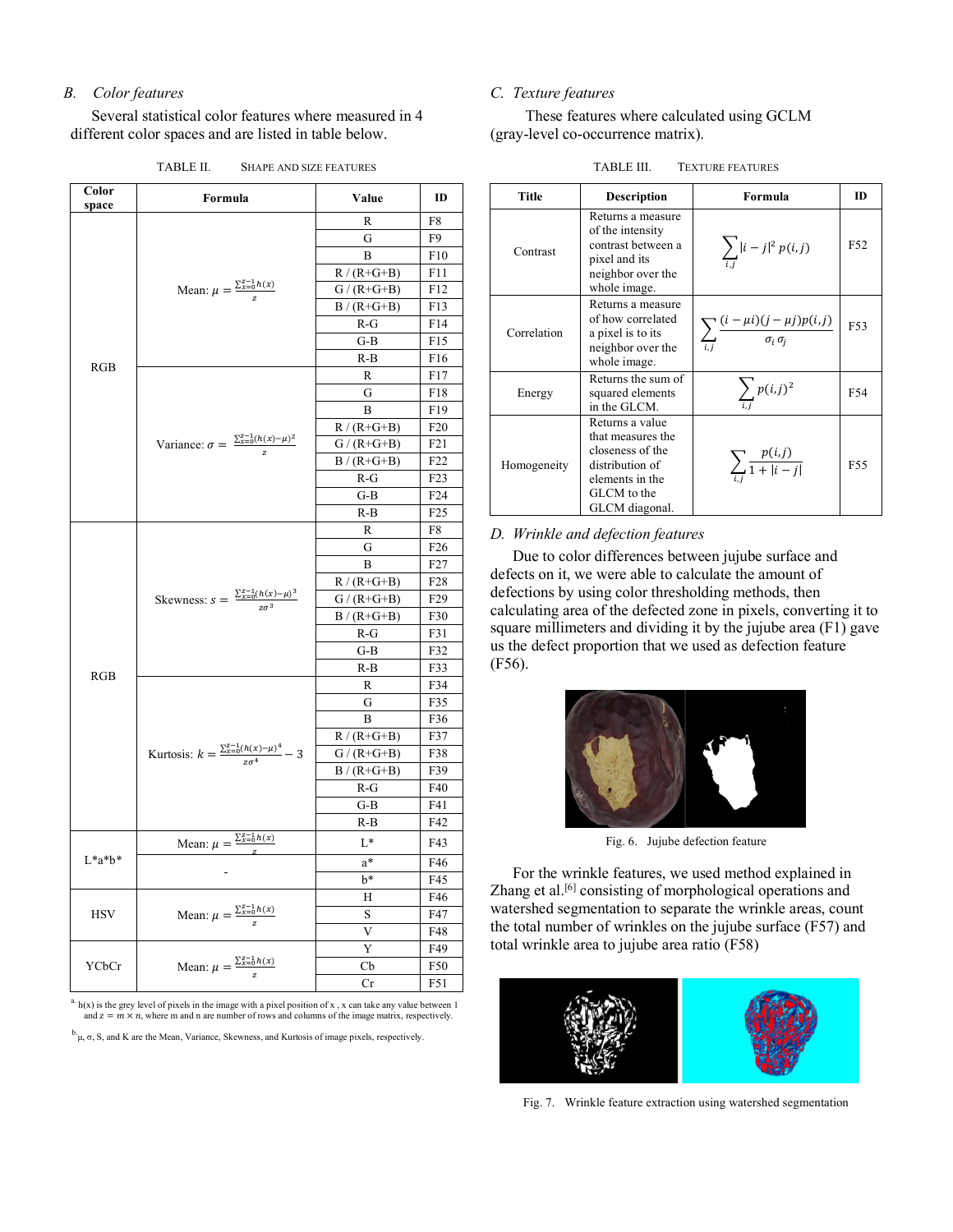## IV. FEATURE SELECTION

In this section we used several feature selection methods including PCA and CFS to separate more useful features and classifiers showed significant improvement.

Approaches to feature transformation include:

- 1) Principal component analysis (PCA), used to summarize data in fewer dimensions by projection onto a unique orthogonal basis
- 2) Factor analysis, used to build explanatory models of data correlations
- 3) Nonnegative matrix factorization, used when model terms must represent non-negative quantities, such as physical quantities
- 4) Correlation based Feature Selection (PCA) is an algorithm that couples this evaluation formula with an appropriate correlation measure and a heuristic search strategy

The result of performing the above algorithms showed that the features list below are the most useful.

# V. CLASSIFICATION

The purpose of this section is to design an automatic procedure that specifies the corresponding pre-defined group for each sample image, using it's feature vector obtained in previous sections. The description of each of the techniques used is as follows.

## *A. Artificial Neural Networks (ANN)*

A neural network is a computing model whose layered structure resembles the networked structure of neurons in the brain, with layers of connected nodes. A neural network can learn from data, so it can be trained to recognize patterns, classify data, and forecast future events.

By designing an artificial neural network we tried to classify jujube samples into corresponding groups. The steps involved in this routine are as followed.

- a) Create the neural network
- b) Configure the network's inputs and outputs
- c) Tune the network parameters (the weights and biases) to optimize performance
- d) Train the network
- e) Validate the network's results

We trained the neural network with different methods such as Levenberg-Marquardt and Bayesian Regularization

## *B. Decision Tree*

Decision tree learning is a method commonly used in data mining. The goal is to create a model that predicts the value of a target variable based on several input variables. Some advantages of decision trees are:

- Simple to understand and to interpret. Trees can be visualized.
- Requires little data preparation. Other techniques often require data normalization. Note however that this module does not support missing values.
- The cost of using the tree (i.e., predicting data) is logarithmic in the number of data points used to train the tree.
- Able to handle both numerical and categorical data. Other techniques are usually specialized in analyzing datasets that have only one type of variable.
- Able to handle multi-output problems.
- Uses a white box model. If a given situation is observable in a model, the explanation for the condition is easily explained by Boolean logic. By contrast, in a black box model (e.g., in an artificial neural network), results may be more difficult to interpret.
- Possible to validate a model using statistical tests. That makes it possible to account for the reliability of the model.

## *C. Support Vector Machine (SVM)*

A Support Vector Machine (SVM) is a discriminative classifier formally defined by a separating hyperplane. In other words, given labeled training data (supervised learning), the algorithm outputs an optimal hyperplane which categorizes new examples. In two dimensional space this hyperplane is a line dividing a plane in two parts where in each class lay in either side.

Several kernel functions including second and third degree polynomial and Gaussian were used and obtained results were compared with each other.

# *D. K-Nearest Neighbour (k-NN)*

K-NN is a non-parametric method used for classification and regression. In this method, an object is classified by a plurality vote of its neighbors, with the object being assigned to the class most common among its k nearest neighbors.

We trained several models by changing the value of k and weighing our data.